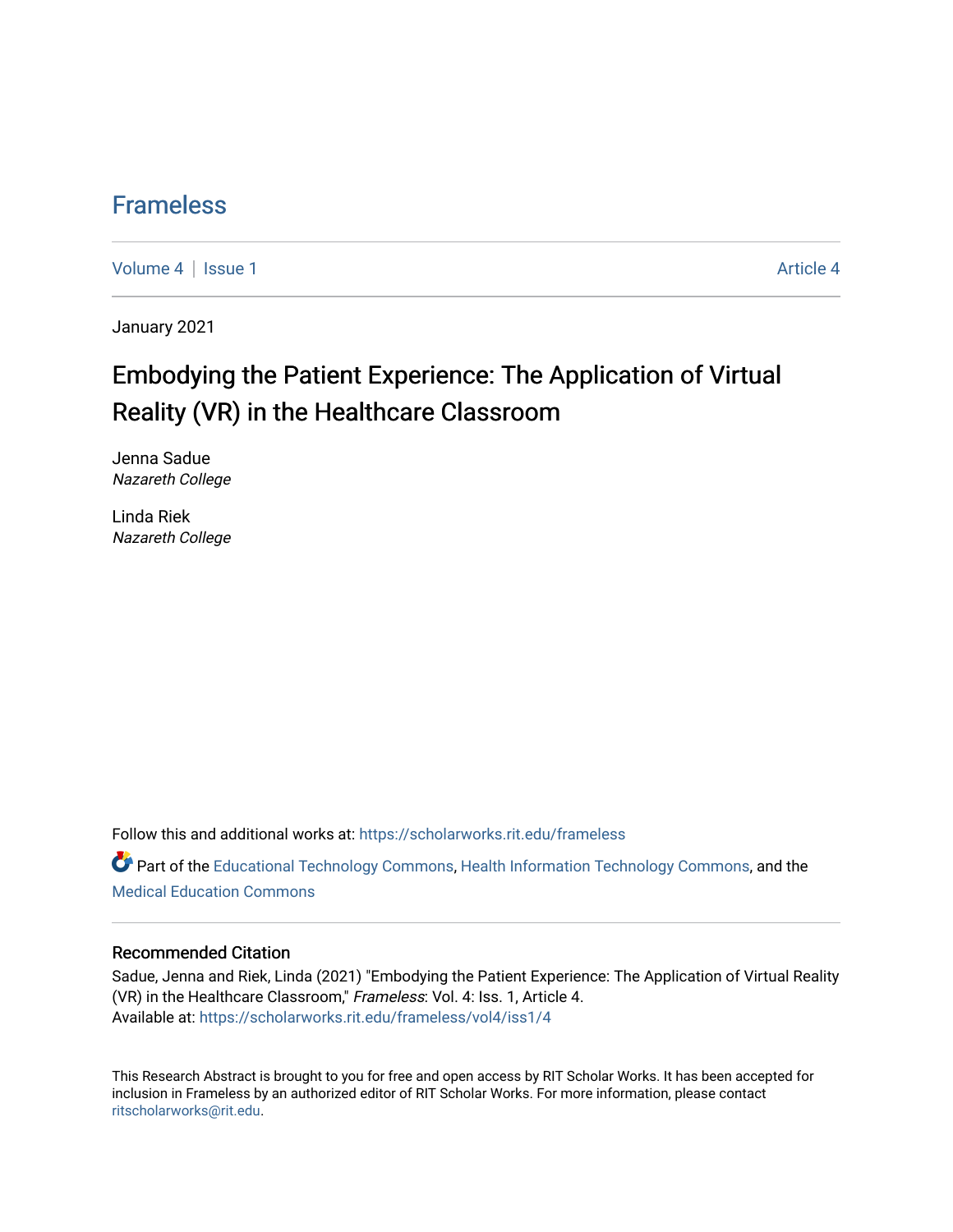# **FRAMELESS**

## **Embodying the Patient Experience: The Application of Virtual Reality (VR) in the Healthcare Classroom**

**Jenna Sadue\*** Teaching & Learning Technologies Nazareth College

**Linda Riek** Physical Therapy Nazareth College

Nazareth College is known for its personalized education, a focus on social justice, and the support of students as they pursue their life's work.

Our faculty community is also dedicated to innovative teaching and learning practices which can include the intentional integration of technologies to transform the student experience. Through the adoption of embodied virtual reality (VR) experiences embedded at key points in the curriculum, our health professions faculty have identified a way for their graduate and undergraduate programs to expand students' capacity for empathy prior to starting in-person clinical experiences. This short talk will focus on the ways in which three specific health professions programs have successfully integrated VR in the curriculum – Communications Sciences & Disorders, Physical Therapy, and Social Work - and the student perspective of those experiences.



*Fig. 1. Still image of The Beatriz Lab, a VR experience of a senior patient with Alzheimer's Disease. (Image source)*

The Teaching & Learning Technologies unit at Nazareth College stumbled upon the use of VR for clinical preparation in the healthcare classroom during a professional conference. At that conference, a California State University nursing program shared how the integration of VR "embodied" experiences actually moved the needle on teaching students vital soft skills, like empathy for patients, prior to entering their clinical rotations. The data was so compelling that we

*<sup>\*</sup>*Corresponding Author, Jenna Sadue  *Submitted April 13th, 2022 Accepted April 13th, 2022 Published online April 18th, 2022*